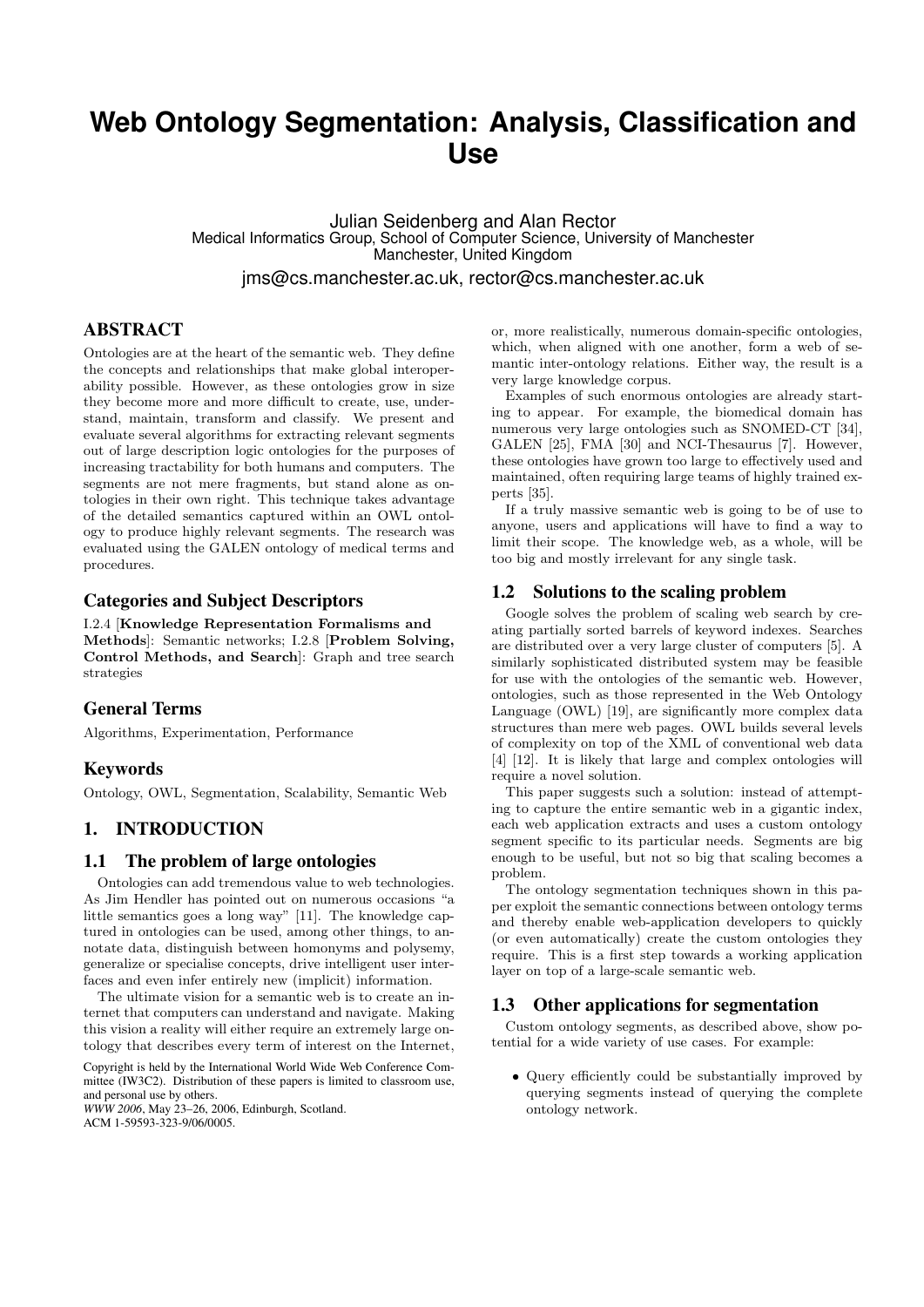- Segments could be used as examples of and discussion points for specific modeling patterns.
- Segments could be captured at specific time points as backup or provenance data.
- Similar segments from different ontologies in the same domain could be used for comparison and evaluation purposes.
- Segmentation could be used to specify, outline and annotate specific ontology sub-sections.
- Segments from general purpose ontologies could be transformed on-the-fly during the extraction process to produce optimal ontologies for a specific applications.

## 1.4 GALEN

The research presented in this paper uses the GALEN ontology of medical terms and surgical procedures (produced during the 1990s by the University of Manchester in the OpenGALEN project [28]) as a test platform for such an ontology segmentation algorithm. Since the complete GALEN ontology was only available in its own proprietary format, it was converted into an OWL representation for the purposes of this research. Only small, incomplete versions of GALEN in OWL have previously been available.

GALEN serves as an excellent test case because it is both large and complex. It also utilizes much of the expressive power of modern description logics, whereas other large ontologies more closely resemble simple controlled vocabularies. If an effective segmentation algorithm can be demonstrated for something as complex as GALEN, we can therefore expect it to also work well for the complex large ontologies of the future.

# 1.5 Scope

The algorithm represented in this paper is optimized to work with knowledge bases similar to the GALEN ontology. That is, a large ontology with over 1000 classes and dense connectivity, with at least, on average, one restriction asserted per concept.

Another pre-requisite for our segmentation methodology is that the ontology be normalised [26]. Primitive classes in a normalised ontology have no more than one primitive superclass: multiple parents are modeled implicitly and left to be explicitly inferred later. Normalisation greatly simplifies ontology maintenance.

GALEN in OWL uses the  $\mathcal{SHTF}$  subset (without negation or disjunction) of the full  $\mathcal{SHOLN}(D)$  expressivity of OWL-DL, so the segmentation is currently constrained to that. The methodology presented here is not meant to offer a complete solution with rigorous logical proofs. Instead, we present empirical evidence as to the effectiveness of our approach.

Most ontologies' properties are structured as flat lists. GALEN however employs a rich property hierarchy with over 500 distinct properties. This is especially useful for producing extracts constrained to specific user and/or application requirements. Ontologies with simple property structures, such as, for example, the Gene Ontology [33], will not be able to take advantage of this aspect of the segmentation algorithm presented herein.

# 1.6 Aim: useful classification and small size

Description logic reasoners such as  $FaCT++$  [37], RACER [10], or Pellet [23] can be used to infer new information that is implicit in an ontology [16]. This process is very important, especially for an ontology like GALEN, which was built with normalisation principles in mind. It is therefore critical that GALEN in OWL can be classified.

However, none of the above mentioned description logic reasoners based on the tableaux algorithm are currently able to classify the complete GALEN ontology. GALEN is too large and complex for these reasoning systems. A primary aim of this research was therefore to produce classifiable segments. The ideal segment is as small and focused as possible, while still containing enough information to enable the reasoner to infer relevant new subsumption relationships.

# 2. LINKS IN DESCRIPTION LOGIC

### 2.1 Superclasses as links

OWL ontologies usually contain large hierarchies of concepts. They also feature the ability to add restrictions to such concepts. The most common types of restrictions restrict the individuals that a certain class describes. These restrictions are quantified by, for example, the existential  $(\exists)$  or universal  $(\forall)$  quantifiers. Quantified restrictions also include a *property* and *filler concept* to specify how the members of a class are restricted.

Restrictions, from one point-of-view, are anonymous classes and can be added as superclasses of another (named) class. For example: the class MalePerson might have the restriction in Figure 1 asserted as its superclass. This means that all individuals that the MalePerson class defines must have one or more relations using the *hasGender* property to individuals in the class MaleGender. Figure 1 illustrates this relationship.



#### Figure 1: Superclass restriction and the corresponding links between individuals

However, seen from another point-of-view, restrictions represent cross-links between different classes as shown in Figure 2, so that an ontology can be seen as a large hierarchy of classes linked by restrictions.

In reality, of course, the anonymous qualified restriction superclasses actually restrict individuals' relations to other individuals, but it is useful to think of them simply as links.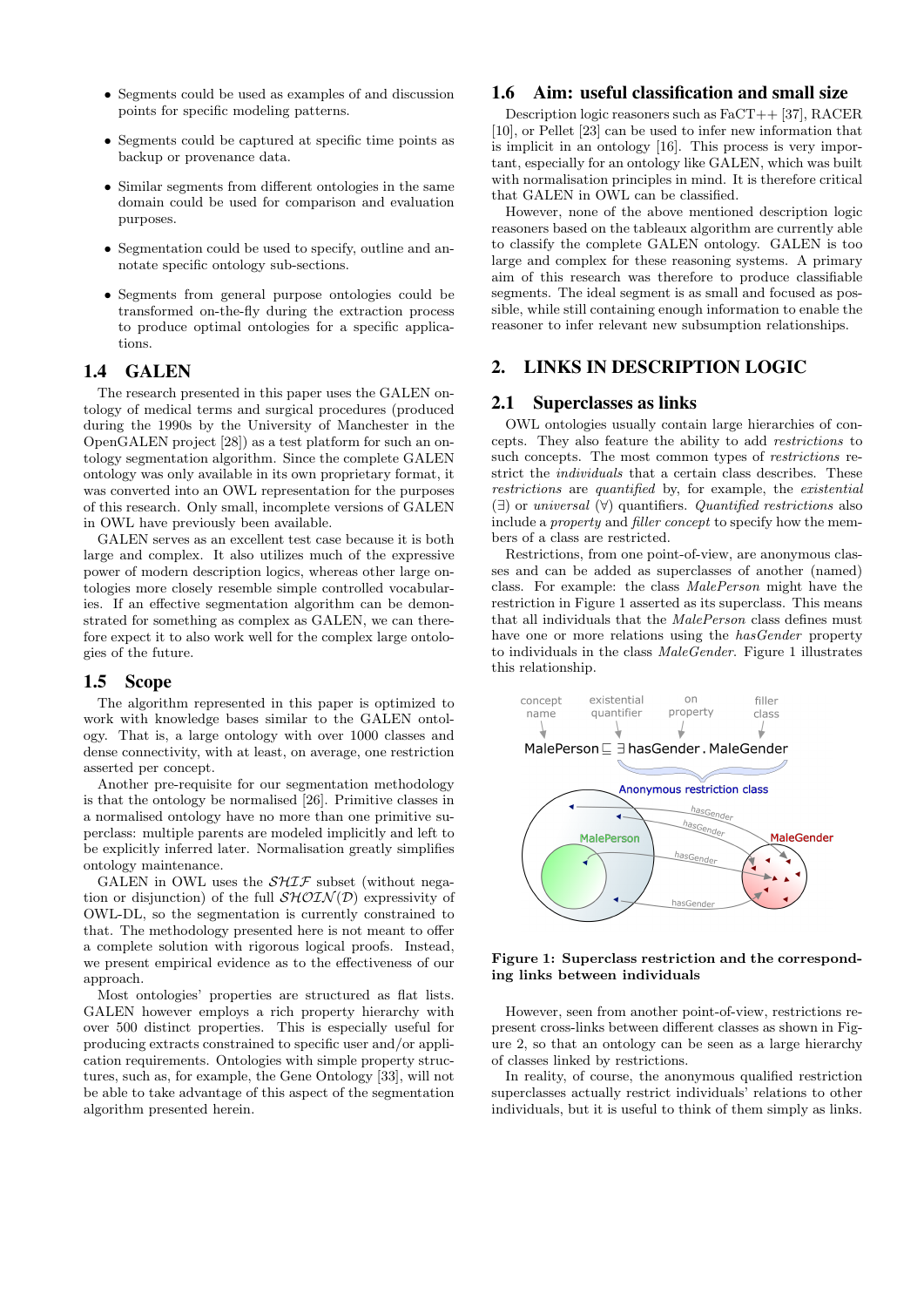This paper will, from here on, assume this model of ontological topology.



Figure 2: Interpreting quantified restrictions as links between classes

# 2.2 Reciprocal links

Besides normal forward links, as described above, backward links, or usages, also known as *reciprocal links*, are also important in understanding the structure of an ontology.

 $Finance \sqsubseteq \exists$  is PartOf. Hand (all fingers are part of some hand)

 $Hand \sqsubseteq \exists \ hasPart \, . \, Finger$ (all hands have some finger as part)

#### Figure 3: Example of a reciprocal link

Even though "isPartOf" and "hasPart"are inverses of each other, the reciprocal statements in Figure 3 are not equivalent; in fact neither implies the other.

GALEN is unusual in that it commonly represents anatomy using reciprocal pairs of restrictions. This representation is inherently cyclical and connects every piece of anatomy with every related piece in both directions. Tableaux classifiers intrinsically scale exponentially when faced with such constructs. None of the current tableaux-based reasoners listed in Section 1.6 can classify even a small extract of the GALEN ontology containing both types of reciprocal links present in the original. (Note: the original classifier used in GALEN used different principles and did not suffer from this particular limitation [13].)

The algorithm presented herein therefore takes the approach of taking all reciprocals into account, but producing actual segments with only one-way links, using, for example, only "isPartOf" relations. Some of the new relations may be virtual: i.e. have only been found by first adding the reciprocals.

 $Finder \sqsubset \exists \ hasPart \ldotp Hand$ (all fingers have some hand as part)

 $Hand \sqsubset \exists \ hasPart \, . \, Finger$ (all hands have some finger as part)

#### Figure 4: Example of a symmetric link

It is important to note that these reciprocal links differ from symmetric links. That statement in Figure 4 is a symmetric link, which has a very different meaning to the example of a reciprocal link given above. Symmetric links do not adversely affect classification.

# 3. BASIC SEGMENTATION ALGORITHM

The basic segmentation algorithm starts with one or more classes of the user's choice and creates an extract based around those and related concepts. These related classes are identified by following the ontology link structure.

### 3.1 Upwards traversal of the hierarchy

Assuming, for example, that a segment of the Heart class is to be produced. The obvious first class to include is the Heart, the Heart's superclass (InternalOrgan), then that class' superclass and so on, all the way up the hierarchy, until the top  $(T)$  concept is reached. Since this hierarchy is often quite deep (13 superclasses in this case) one might consider collapsing the tree by merging several superclasses. However, this destroys some of the semantic accuracy of the ontology. It may be sensible when constructing an ontology view or perspective, but is not useful for any extract that is to be used in an application (such as a classifier), since each superclass might contain critical information.

#### 3.2 Downwards traversal of the hierarchy

The algorithm also goes down the class hierarchy from the Heart, including its subclasses (in this case: UniventricularHeart). This is especially relevant when segmenting an ontology that has already been classified where newly inferred subclasses of a particular class are likely to be of interest.

The property hierarchy is however never traversed downwards. Properties are not of interest unless they are used in the class hierarchy. So, if they are used, they, their superproperties and no other properties, are included.

#### 3.3 Sibling classes in the hierarchy

Sibling classes are not included in the extract. The Heart class' siblings include concepts like the Lung, Liver and Kidney. It is reasonable to assume that these are not relevant enough to be included by default. The user can always explicitly select them for inclusion, if they are of interest.

## 3.4 Upwards & Downwards and Upwards from links

Having selected the classes up & down the hierarchy from the target class, their restrictions, intersection, union and equivalent classes now need to be considered: intersection and union classes can be broken apart into other types of classes and processed accordingly. Equivalent classes (defined classes which have another class or restriction as both their subclass and their superclass) can be included like any other superclass or restriction, respectively. Restrictions generally have both a type (property) and a filler (class), both of which need to be included in the segment.

Additionally, the superproperties and superclasses of these newly included properties and classes also need to be recursively included, otherwise these concepts would just float in OWL hyperspace. That is, without being attached to the hierarchy, concepts are assumed to simply be subsumed by the *top* concept  $(T)$ , leading to a very messy, confusing and often semantically incorrect view of the unclassified ontology.

Figure 5 gives an illustration of this segmentation algorithm. Starting at the target of the extract, the algorithm traverses the hierarchy upwards all the way to the root class. It also traverses it downwards all the way to the leaf classes.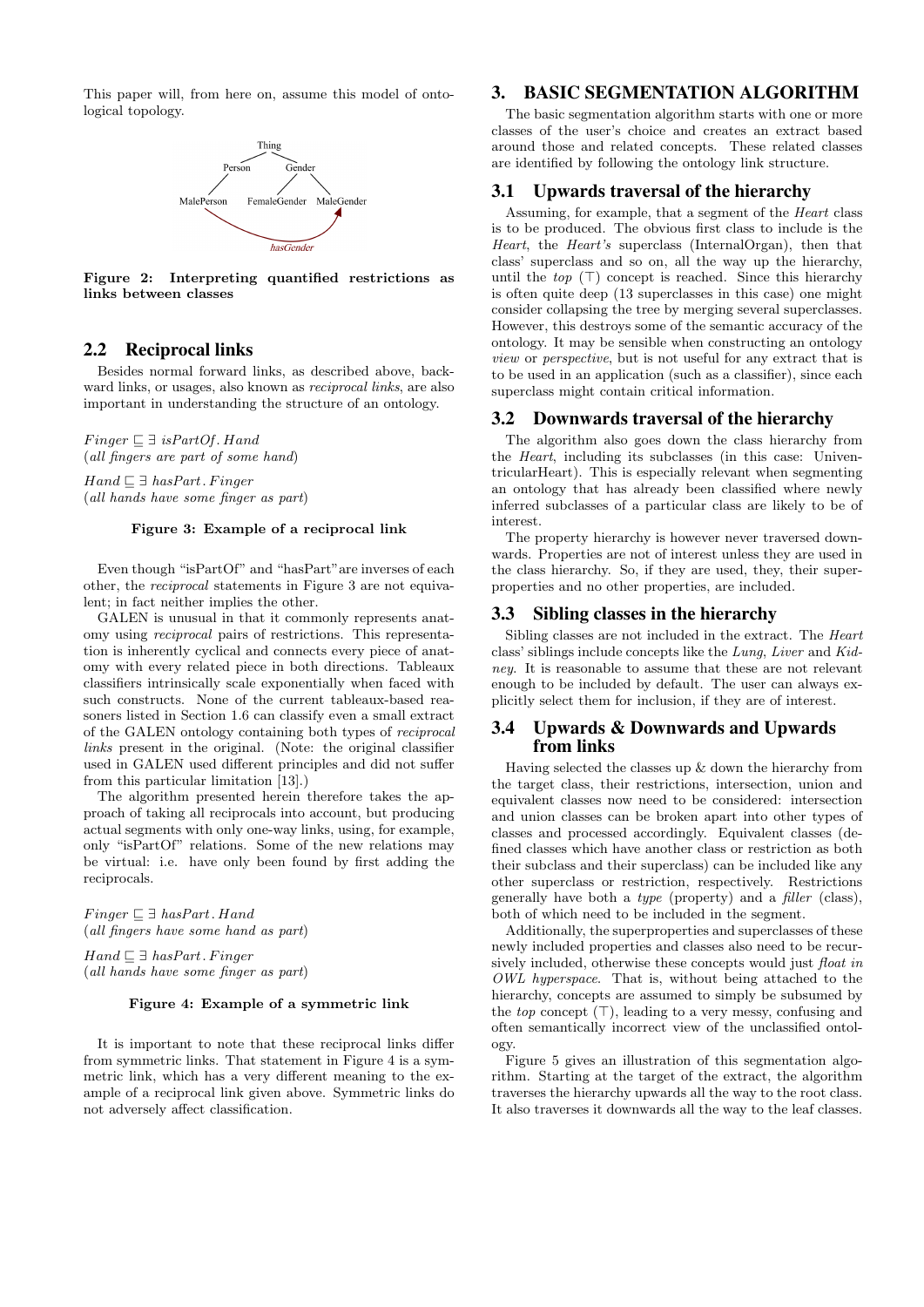

Figure 5: Traversal Up & Down and Up from links

Additionally, any links across the hierarchy from any of the previously traversed classes are followed. The hierarchy is traversed upwards (but not downwards) from any of these classes that the cross-links point to. Links pointing at other classes from these newly traversed classes are also included. This continues until there are no more links left to follow.

### 3.5 But not Downwards from Upwards links

Finally, one might also consider including the subclasses of those classes included via links. However, doing so would result in including the entire ontology. This is something one definitely wants to avoid when creating an extract.

## 4. CONSTRAINING SEGMENT SIZE

The segmentation algorithm outlined above produces an extract of all concepts related to the target concept. However, with densely interconnected ontologies, such as for example GALEN, this new ontology is usually only up to one fifth the size of the original. A means of further constraining segments is needed.

### 4.1 Property filtering

If the aim is to produce a segment for use by a human, or specialized application, then filtering on certain properties is a useful approach.

For example, if a user is not interested in the diseases modeled in GALEN, he or she can specify to exclude all locative properties. These are properties that specifically link diseases to the locations in the body where they might occur: e.g. "IschaemicCoronaryHeartDisease hasLocation Heart".

The upper-level meta-properties which it may be logical to include and/or exclude will be different for each ontology to be segmented. These meta-properties are, in this case, actual properties, since GALEN groups related properties together under super-properties. The following metaproperties and their inverses were selected for course grain property filtering:

- modifierAttribute: properties which can be used to modify a given class such as "colour" or "status". These are sometimes also known as "value partitions" [6]. They are almost always safe to include in an extract, since the class values they link to do not themselves link onwards to other classes and therefore will not significantly increase a segment's size.
- constructiveAttribute: the super-property of all the following properties.
- locativeAttribute: properties that link diseases to anatomical locations that they are in some way related to.
- structuralAttribute: properties linking anatomical body structures together by physical composition.
- partitiveAttribute: properties that link classes based on processes, divisions and other partitive relations
- functionalAttribute: properties that link classes by action or function.

Note: The various properties could be broken down much more elaborately. However, the point is that organizing properties under any sensible upper-level property structure will enable some degree of useful property filtering. A more detailed analysis of the GALEN property hierarchy may be found in [29].

#### *4.1.1 Removing trivially equivalent definitions*

Properties are filtered by removing all restriction in which they occur. However, upon removing such restrictions from defined class, it frequently occurs that a definition becomes indistinguishable and therefore equivalent to another similar definition. The resultant long chains of equivalent classes, while not wrong, are difficult to view in ontology editors  $(such as Protégé OWL [14])$ . Trivially equivalent definitions are therefore transformed into primitive classes by the segmentation algorithm. These still occupy the correct place in the hierarchy and are easy for editors to display.

 $SkinOfFrontalScalp \equiv$  $\begin{array}{l} {\it n} {\it talscalp} \equiv \ \left( \begin{array}{c} \exists \; \it hass \emph{specificProximity.} \; {\it Frontal} \emph{Bone} \end{array} \right) \end{array}$ 

 $SkinOfFrontalScalp \equiv SkinOfScalp$ 

 $SkinOfFrontalScalp \subseteq SkinOfScalp$ 

#### Figure 6: Property filtering with trivial definition removal

As shown in the progression in Figure 6, if the filtering process removes the restriction on a class and this results in a trivial equivalence, then the definition is converted into a primitive class.

### 4.2 Depth limiting using boundary classes

Depth limiting is a useful approach for accurately adjusting the size of a segment so that it can, for example, be classified successfully by automated reasoners.

A chain of links is followed to create a list of classes to include in an extract. In doing so, each classes' restrictions' filler classes should be included to produce a semantically correct extract (see Sections 2.1 and 3.4). However, if, upon reaching a certain recursion depth, calculated from the extract's target concept, all the links on a class are removed, this class becomes a boundary class.

For example, one might remove the axiom in Figure 7 stating that the *Pericardium* (the membrane that surrounds the heart) is a component of the CardiovasuclarSystem (line three of the Figure), since one may not be interested in including the CardiovascularSystem and everything related to it in a segment of the Heart. This creates a boundary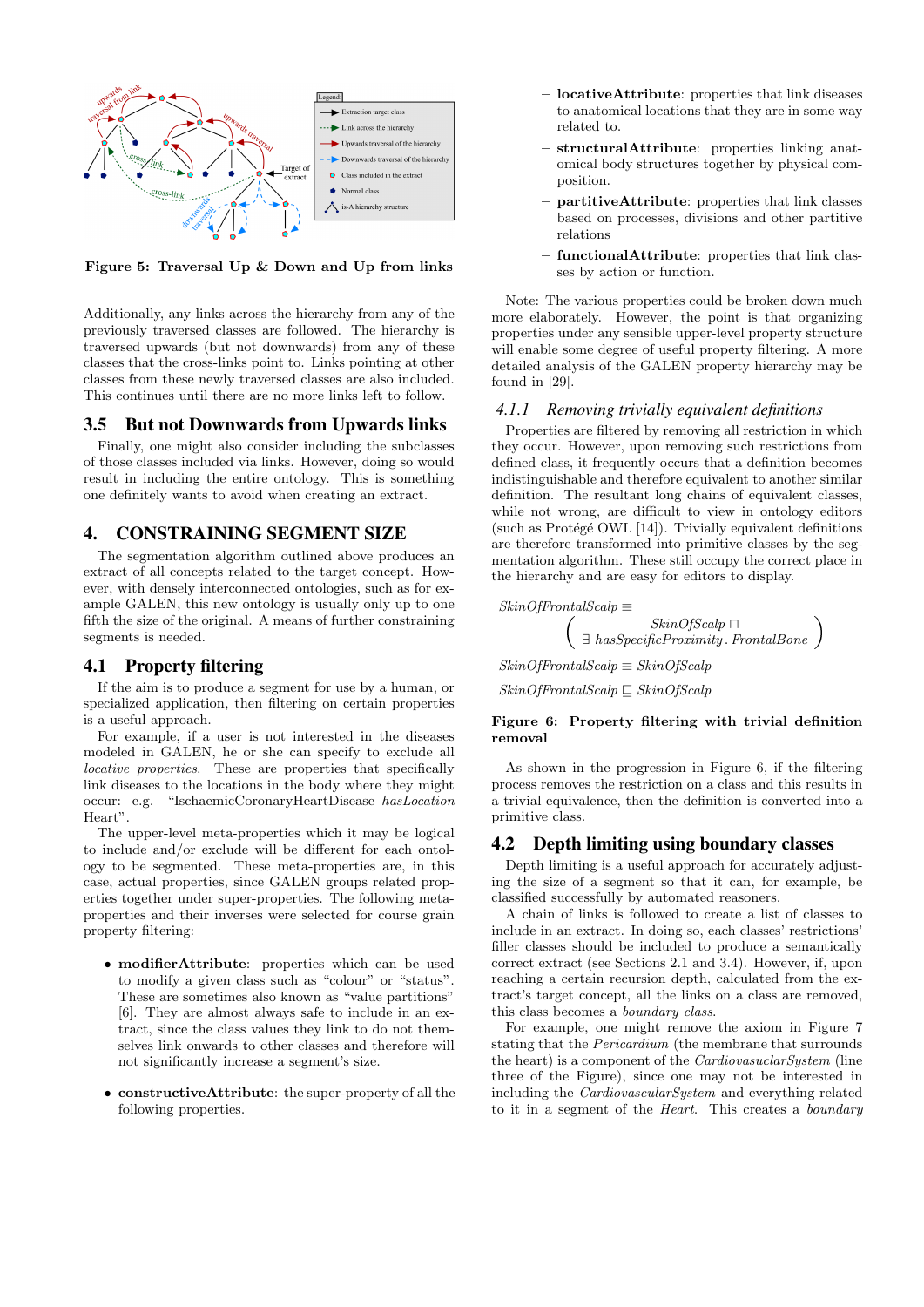$Heart \sqsubseteq \exists \ hasStructuralComponent \,. \, Pericardium$  $Pericardium \sqsubseteq SerousMembrane$  $Pericardium \sqsubseteq$ 

∃ isStructuralComponentOf . CardiovascularSystem

#### Figure 7: Example of a boundary class

class that is still defined in the hierarchy (under SerousMembrane) and therefore still makes sense within the ontology, but has an incomplete definition.

The named superclasses of a boundary class (line two of Figure 7) must be included in the extract in order to place classes in their proper position in the hierarchy. These classes would otherwise all be subsumed under the top concept  $(T)$ . These superclasses are however also boundary classes, unless they are linked to by way of shorter recursion path along another concept, as shown in Figure 8.

The main hierarchy of "is-A" superclass relationships between classes should not be counted when calculating the traversal depth, since they need to be included in any case and do not substantially increase the complexity of the segment. Subclass relations can be ignored completely, since they are not included in the extract in the first place (see Section 3.5). Figure 8 illustrates the entire boundary extraction procedure.



Figure 8: Boundary extract with depth limited to 'two'

This methodology effectively limits the size of the ontology, since the presence of a boundary class will cause a link traversal algorithm to terminate. Otherwise, in the case of a densely interlinked ontology such as GALEN, practically the entire ontology could be "linked-in".

Noy and Musen's ontology extraction research [21], also uses the boundary class term, but defines it as any class which is in the range of any property that is used in each restriction on each of the classes which are targeted by the extract. The resulting list of boundary classes is to function as a reminder to the user of other classes they might want to include in the view they are constructing. This approach relies on property ranges being specified in the ontology, which is often not the case and on a graphical user interface to "prompt" [20] the user. The approach presented here takes a more automated approach, aiming to produce a heuristic algorithm that creates a useful segment without much user intervention.

# 5. EVALUATION

The utility of various segmentation strategies with regards to applications can not be evaluated at this time, because suitable applications that take advantage of segmented ontologies do not yet exist. However, the performance of this methodology can be evaluated by various statistical measures.

(Tests were carried out on a 2.8 Ghz Pentium 4 with 2.5 GB of RAM running Racer 1.8.0 on Windows XP service pack 2.)



### 5.1 Segmentation speed

Figure 9: Time to compute a segment

Figure 9 gives a breakdown of how long various aspects of the segmentation process take. The first step is loading the target ontology. The next involves an initial pass over the ontology, scanning for and marking the classes to include in the eventual segment extraction process. Extraction constructs a new, self-contained ontology segment, which is then saved to disk.

As can be seen from the figure, the complete segmentation process takes an average of one minute to complete. However, most time is spent loading the ontology. Once the target ontology is in memory, the segmentation itself takes only around six seconds to complete. It can be observe that segments from large ontologies can be created with good computational efficiency, though this is, of course, dependent on the specific implementation of the extraction algorithm.

Performance is currently not fast enough for real-time user queries. However, the results show good potential for future optimisations, especially if loading times can be reduced by streaming segmentation techniques and/or caching. Furthermore, segmentation is not meant to replace querying. Instead, it enables efficient querying of otherwise intractable ontologies.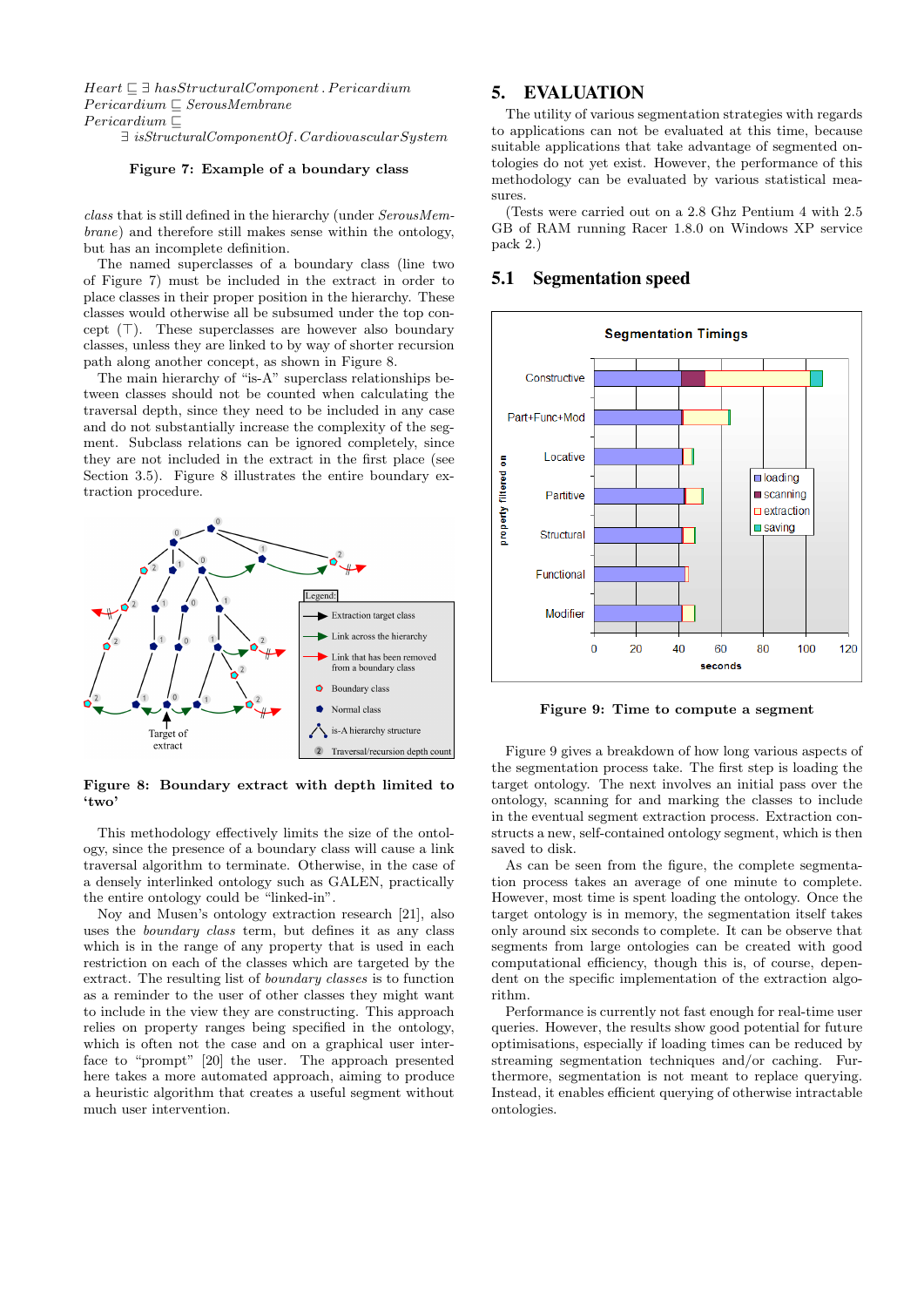## 5.2 Basic segmentation

The basic segmentation algorithm targeted around the GALEN "Heart" concept produced the results shown in Table 1. As can be seen from the table, the segment is roughly a quarter the size of the original ontology, with the number of properties being reduced the least and the number of primitive classes being reduced the most. A similar pattern can be observed when segmenting using different target classes.

|                      | original | segment | size difference |
|----------------------|----------|---------|-----------------|
| number of classes    | 23139    | 5794    | 25%             |
| primitive classes    | 13168    | 2771    | 21\%            |
| defined classes      | 9971     | 3023    | 30%             |
| number of properties | 522      | 380     | 71\%            |
| filesize in KB       | 22022    | 5815    | 26%             |

Table 1: Basic segment of the Heart concept

This reduction in size is not enough to enable classification given current memory and reasoner applications. All current tableaux algorithm-based description logic reasoner systems stack-overflow when attempting to classify the basic extract of GALEN. The filtering and boundary extraction algorithms do however create classifiable ontology segments (see Section 5.3.2).

# 5.3 Property filtering segmentation results

A segment was produced by including only properties from each of the main property categories identified in Section 4.1. Segments using combinations of property categories were also produced. It was found that the combination of Partitive, Functional and Modifier properties produced the largest ontology that could still be classified successfully. Statistics for this combination segment are therefore also included in the tables below.

| filter              | total   | defined | number of  | size  |
|---------------------|---------|---------|------------|-------|
|                     | classes | classes | properties | in KB |
| Modifier            | 99      | 10      | 56         | 63    |
| Functional          | 129     | 17      | 22         | 57    |
| Structural          | 357     | 29      | 74         | 258   |
| Partitive           | 518     | 175     | 62         | 362   |
| Locative            | 524     | 131     | 112        | 295   |
| $Part + Func + Mod$ | 909     | 285     | 164        | 664   |
| Constructive        | 5567    | 2954    | 284        | 5096  |
| Basic seg.          | 5794    | 3023    | 380        | 5815  |
| Original            | 23139   | 9971    | 522        | 22022 |

Table 2: Filtering segmentation size results

Table 2 gives an overview of the size of various property filtered segments. As can be seen from the results, segments could be reduced in size by an average factor of 20 over the original ontology and by a factor of five over the basic extraction methodology.

# *5.3.1 Probe classes*

 $ProbeHeart \equiv \exists \ attribute.$  Heart

Figure 10: Probe class use to test classification performance

The test query (probe class) in Figure 10 was introduced into every segmented ontology to test its classification performance. An approximate measure of the degree of knowledge present in a segment may be obtained by counting the number of new classes inferred as subclasses of the probe. The probe effectively answers the query "everything related to the Heart" by using the "attribute" property, which is the top-level property in GALEN.

### *5.3.2 Classification tests*

Table 3 shows several classification statistics.

Note: the "new inferences" column only lists new inferences under the probe class. Many other new subclass relationships are inferred in each segment, but these are not necessarily relevant to the extract's target concept and were therefore not counted as part of this evaluation.

| filter              | defined | new      | speed          |
|---------------------|---------|----------|----------------|
|                     | classes | inf.     | in sec         |
| Structural          | 29      | 1        | 5              |
| Modifier            | 10      | 1        | 1              |
| Locative            | 131     | 30       | 7              |
| $Part + Func + Mod$ | 285     | 85       | 22             |
| Partitive           | 175     | 58       | 11             |
| Functional          | 17      | 13       | $\overline{2}$ |
| Constructive        | 2162    | n/a      | n/a            |
|                     |         |          |                |
| filter              | ms per  | new inf. |                |
|                     | def.    | per def. |                |
| Structural          | 172     | 0.03     |                |
| Modifier            | 100     | 0.1      |                |
| Locative            | 52      | 0.23     |                |
| $Part + Func + Mod$ | 77      | 0.30     |                |
| Partitive           |         |          |                |
|                     | 63      | 0.33     |                |
| Functional          | 118     | 0.76     |                |

### Table 3: Basic segment of the Heart concept

### *5.3.3 Discussion*

- The segment using all Constructive properties (combination of Structural, Locative, Functional and Partitive properties) was too large to classify.
- The Functional and Partitive segments produced the most new inferences relative to their size. This indicates that a majority of the knowledge in GALEN is covered by these two structures.
- As expected, the *Modifier* properties do not add very much complexity to a segment and are therefore almost always safe to include in any segment.
- Structural properties do not play a major role in the ontology, since they do not add much information.
- Locative properties are of small, but not insignificant consequence to the classification. This indicates that complexity of the anatomical model in GALEN is far greater than the complexity of disease model.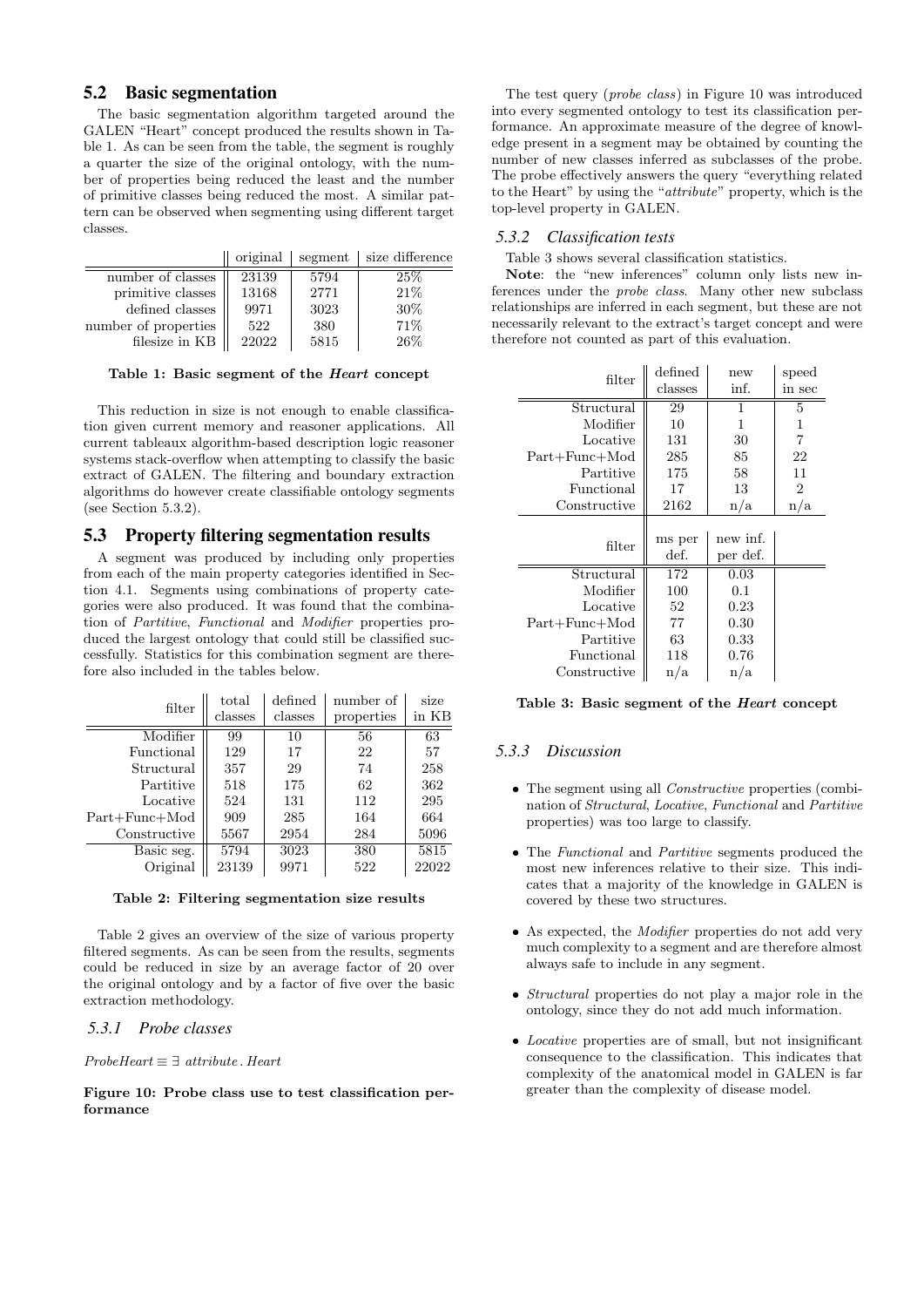# 5.4 Boundary class segmentation results

### *5.4.1 Boundary size results*

As one might expect, the boundary extraction algorithm produces progressively smaller segments, in proportion with the boundary cut-off. However, there seems to be no correlation between the number of boundary classes created at each cut-off level and the size of the resultant ontology. Figure 11 illustrates the differences in boundary sizes.

This result indicates that the link structure of the GALEN ontology is very interwoven and unpredictable. There seem to be no tight group of boundary classes that limit a particular extract and therefore also no way to cleanly divide an ontology into modules. That is, the complex ontological relationships cannot be cleanly divided into fixed categories. We should therefore expect traditional partitioning methodologies, such as those discussed in Section 6, to be of limited use in this domain.



Figure 11: Boundary depth, boundary classes and segment size

#### *5.4.2 Boundary classification results*

| boundary $\parallel$ defined $\parallel$ new $\parallel$ speed $\parallel$ ms per $\parallel$ new inf. |                                                                                                     |    |     |         |
|--------------------------------------------------------------------------------------------------------|-----------------------------------------------------------------------------------------------------|----|-----|---------|
|                                                                                                        | depth $\parallel$ classes $\parallel$ inf. $\parallel$ in sec $\parallel$ def. $\parallel$ per def. |    |     |         |
|                                                                                                        | -279                                                                                                | 34 | 121 | - 0.007 |

Table 4: Boundary extract classification tests

Table 4 shows the results of the boundary classification testing. Only boundary depth "one" could be successfully classified.

Boundary extraction by itself provides a very good means of controlling the size of an extract, but does not seem to provide much optimization for classification. A combination

of boundary extraction and filtering segmentation allows one to control both the classifiability and size of a segment. This combination represents the optimal segmentation strategy.

# 6. RELATED WORK

### 6.1 Overview

The idea of extracting a subset of a larger ontology is referred to by many different names by different authors. Research regarding views, segments, extracts, islands, modules, packages and partitions may be broken down into three main categories:

#### 1. Query-based methods

#### 2. Network partitioning

#### 3. Extraction by traversal

The research presented in this paper falls into category three.

### 6.2 Query-based methods

Many researchers, taking inspiration from the databases field, define ontological queries in an SQL-like syntax. These queries can return sub-ontology segments as their answersets.

### *6.2.1 SparQL*

The SparQL query language [31] defines a simple query mechanism for RDF. Multiple queries are required in order to extract complex knowledge as, for example, a class and its transitive closure (all classes related to it). SparQL might be a good low-level tool for implementing ontology segmentation, but is not a solution in and of itself.

### *6.2.2 KAON views*

Volz and colleagues define an ontology view mechanism based upon the RQL query language [38]. They highlight RQL [1] as the only RDF query language that takes the semantics of RDF Schema into account. Their view system has the ability to place each concept in its corresponding place in the complete RDF hierarchy. This practice, similar to the algorithm presented in Section 3, gives a more complete picture of the structure of a query answer than merely returning the relevant concepts in isolation. They do not however provide a means of materializing a view, i.e. views are transient: they are discarded as soon as they have served their purpose.

### *6.2.3 RVL*

Magkanaraki and colleagues present a similar approach to Volz's, except their system also allows queries to reorganize the RDFS hierarchy when creating a view [18]. This allows views to be customized on-the-fly for specific applications' requirements. They however also side-step the ontology updating problem by only creating virtual views. Their views are merely a collection of pointers to the actual concepts, and are discarded after they have served their purpose.

#### *6.2.4 Discussion*

Query-based methods provide a view mechanism similar to SQL. This makes them intuitively familiar to computer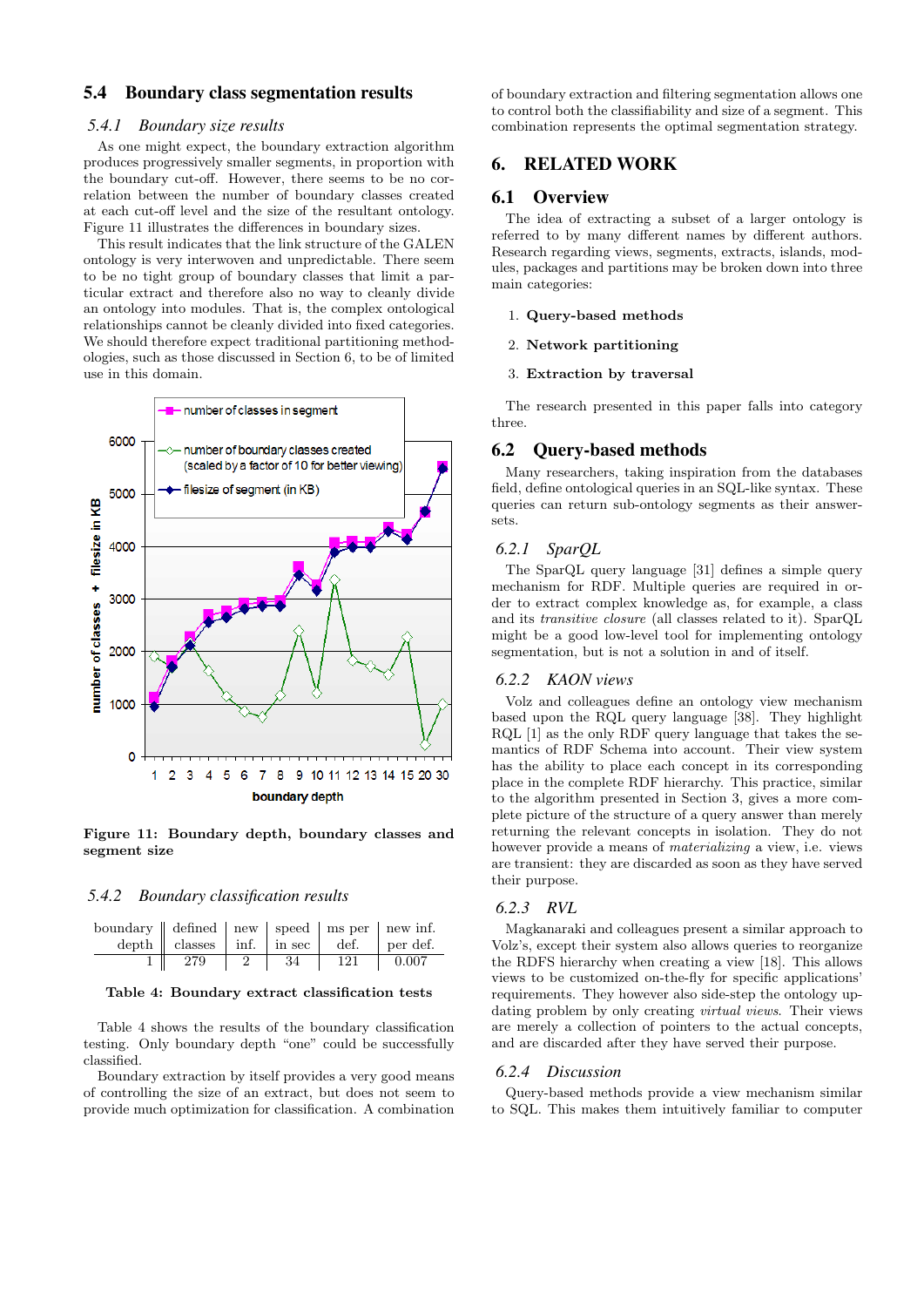scientists with a background in databases. The shortcomings of these approaches are that they provide only very lowlevel access to the semantics of the ontology being queried and do not yet address the issue of updating the original ontology when an extract is changed. Query-based views are good for getting very small, controlled, single-use extracts, which are tightly focused around a few concepts of interest.

By contrast, the methods presented herein create selfstanding, persistent, multi-use ontology segments. That is, the segments have a life of their own: they can be transformed, updated, shared, annotated, plugged into applications and otherwise manipulated in myriad of ways.

### 6.3 Network partitioning

The basic idea of partitioning comes from Herbert Simon. He asserts that any system has the property of near-complete decomposability [32]. That is, we can always find clusters of objects that are more related to each other than to the other objects around them. How complete a decomposition is possible depends on the nature of the system in question.

Researchers in networking use algorithms to organize the nodes on a network into inter-related islands [2]. Some ontology researchers propose applying a similar methodology to segmenting ontologies.

An ontology can, from this point of view, be viewed as a network of nodes connected by links. The class hierarchy can be interpreted as a directed acyclic graph (DAG) and any relations between classes can be represented as links between the nodes (a simplified model of the paradigm presented in Section 2.1).

#### *6.3.1 Structure-based partitioning*

Stuckenschmidt and Klein present a method of partitioning the classes hierarchy into modules [35]. They exploit the structure of the hierarchy and constraints on properties' domains and ranges (for example: the "hasGender" property might have a domain of "Animal" and a range of "Male or Female") to iteratively break the ontology up into dynamically sized modules. This method does not take OWL restrictions, which can act as additional links between concepts, into account. Instead it relies on the globally asserted domain & range constraints. However, domains and ranges are optional and may not therefore be asserted in a given ontology.

Structure-based partitioning is primarily meant for breaking an ontology into broad packages or modules so that it can be more easily maintained, published and/or validated. However, this process destroys the original ontology, leaving it decomposed into whatever modules the partitioning algorithm deemed appropriate. Moreover, ontologies, particularly those modeled in OWL, tend to be more semantically rich than a simple network abstraction will capture.

#### *6.3.2 Automated Partitioning using E-connections*

Grau and colleagues [8] present a method for modularizing OWL ontologies similar to Stuckenschmidt and Klein's approach [35]. However, they address the issue of the original ontology being destroyed by using  $\epsilon$ -connections [15] to keep the individual modules somewhat interconnected. The modularized ontology fragments produced by their algorithm are formally proven to contain the minimal set of atomic axioms necessary in order to maintain crucial entailments.

While Grau's approach is formally sound, it does not seem

to scale up to complex, large ontologies. In particular, tests using a 3000-class fragment of GALEN failed to produce a useful segmentation. The methodology does not seem to be able to modularize ontologies that make use of an upperontology [9]. Since many large ontologies rely on such an upper ontologies to maintain a high-level organizational structure [24], Grau's approach is only of limited real-world use.

### *6.3.3 SNARK and Vampire*

MacCartney et al. use the same partitioning idea to solve a different problem: they present a first-order logic theorem prover (SNARK) [17], which decomposes the knowledge base into self-contained mini-prover partitions, which then communicate with each other using message passing techniques. The researchers thereby successfully improve the efficiency of their reasoning algorithm when answering queries over large knowledge bases.

Tsarkov and Horrocks [36] use a similar approach for optimizing the classification performance of the Vampire firstorder logic theorem prover [27] when classifying description logic ontologies.

## 6.4 Extraction by traversal

Ontology extraction by traversal, similar to the network partitioning approach, also sees the ontology as a networking or graph. However, instead of decomposing the entire graph into modules, this methodology starts at a particular node (concept) and follows its links, thereby building up a list of nodes (concepts) to extract. A key difference is that this leaves the structure of the original ontology intact: it creates an extract, not a decomposition.

#### *6.4.1 PROMPT*

Noy and Musen present an extension to the PROMPT suite [20] of ontology maintenance tools, which are themselves plug-ins to the Protégé ontology editor  $[22]$ . Their extraction methodology [21] focuses on traversal directives, which define how the ontology links should be traversed. Collections of directives completely and unambiguously define an ontology view and can themselves be stored as an ontology. They also introduce the concept of boundary classes around the edges of an extract. However, their view of boundary classes differs from the perspective given in this paper (see Section 4.2).

Noy's research establishes the mechanics of ontology view extraction, but does not address how her system might be used to construct relevant, useful and computationally tractable segments.

# *6.4.2 MOVE*

Bhatt, Wouters and company have a different focus: They present the Materialized Ontology View Extractor (MOVE) system for distributed sub-ontology extraction [3]. It is a generic system that can theoretically be adapted to work with any ontology format. The system extracts a sub-ontology based on a user's labelling of which ontology terms to include and which to exclude. It also has the ability to optimise an extract based upon a set of user selectable optimisation schemes. These schemes can produce either the smallest possible extract, a medium size one, or include as much detail as possible. These extracts can be further restricted by enforcing a set of additional constraints. Their system can, for example, enforce the semantic completeness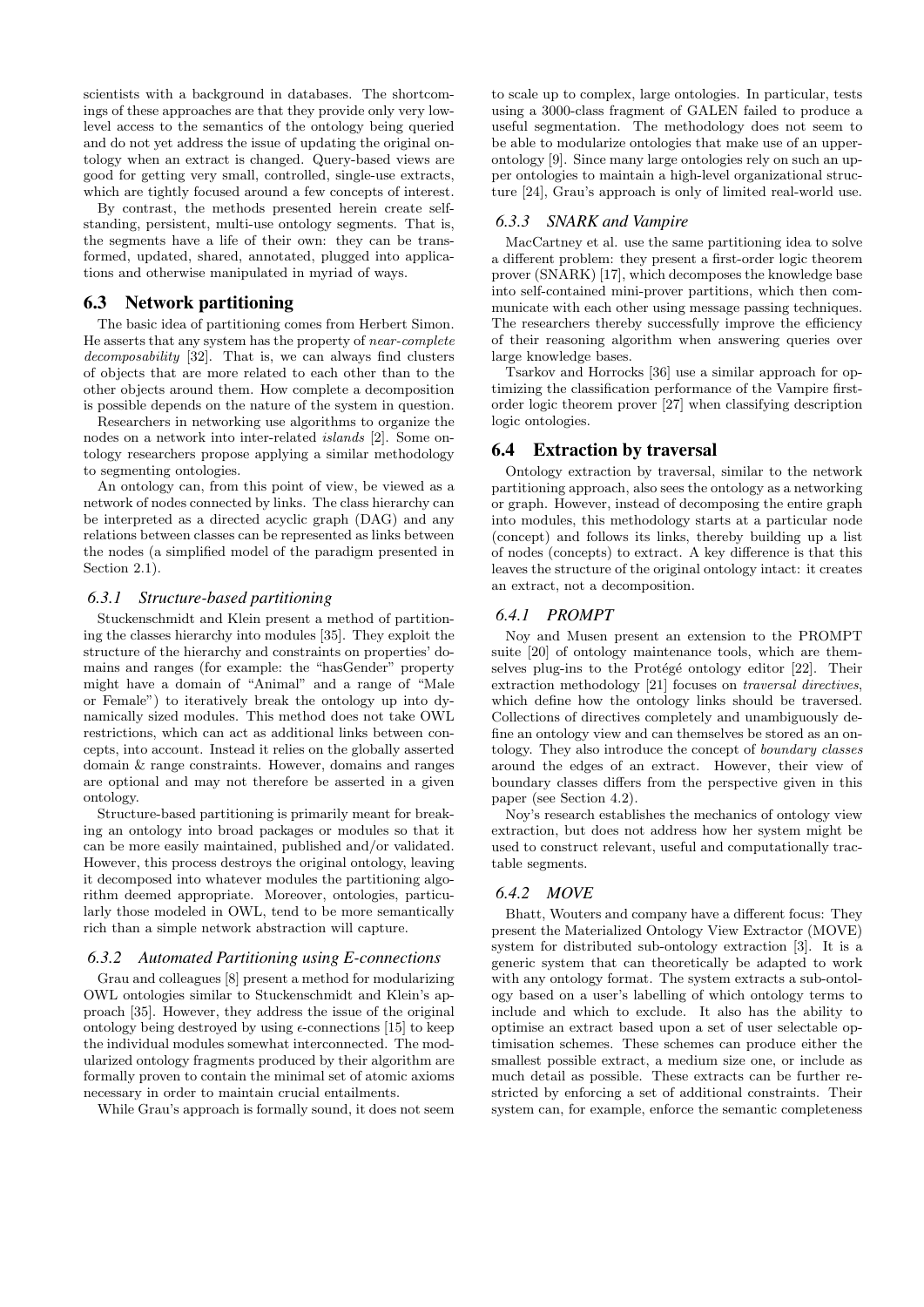and well-formedness of an extract [39].

However, the primary focus of Bhatt and Wouters' architecture is parallel processing. While, their extract system performs very poorly when run on a single machine (17 minutes to produce an extract from a 5000-concept ontology), it achieves optimum performance using around five separate processors.

We argue that speed is not a critical factor in the extraction process. Performance is too poor to facilitate an instant, on-demand extraction web-service, but not poor enough that it becomes a serious problem. For example, extraction tests on the GALEN ontology by these authors took in the order of two to five minutes to complete.

### *6.4.3 Discussion*

Both MOVE and PROMPT produce a materialized view, i.e. a self-standing ontology that has no direct connection with its origin. Both also have the notion of the transitive closure of a concept (Wouters et al. call this semantic completeness [39]). However, neither methodology addresses the important issue of how to update the main ontology if the view is modified, how to transform the ontology on-the-fly while extracting, nor do they discuss the ability to classify an extract using description-logic reasoning systems. Finally, neither systems make use of meta-information about an ontology's semantics in determining the best extract. The user must make a great deal of manual selections and choices for each new extract he or she wishes to produce.

By contrast, the segmentation algorithms presented herein automates the extraction process as much as possible by taking advantage of meta-information. Additionally, these methods have the ability to transform the extracted ontology segments (see Section 4.1.1) and are optimized for enabling classification.

The key difference between the approach present here and the other approaches is that we do not aim to create views of one type or another. Instead, we aim to produce independently useful and usable ontologies.

# 7. FUTURE WORK

The GALEN ontology was chosen as a proof-of-concept test-case for the segmentation techniques presented herein. The next step is to generalise the algorithm to work well with other well-known large ontologies and ultimately to work well with any large ontology within the algorithm's scope (see Section 1.5).

Such a generic algorithm will then be integrated with ontology alignment methodologies, thereby making it possible to produce extracts that cut across ontology borders. Such a segmentation algorithm, offered as a web service, will make it possible to create ontology segments from a web of ontologies: an otherwise unmanageable semantic web will become tractable for computers and comprehendible for humans.

Additionally, other applications and evaluations of the segmentation methodology (as outlined in Section 1.3) will be explored in the future.

### 8. CONCLUSION

Ontologies with over ten-thousand classes suffer severely from scaling problem. Segmentation by traversal is a way of overcoming these difficulties. Developers can use ontology segmentation techniques to quickly and easily create the rel-

evant, self-standing custom ontologies they require, instead of having to rely on the initial authors' decomposition. Ontology segments can be specialized further by only including links of specific types in the extract (property filtering), limiting the depth of the link traversal algorithm (boundary extraction), or a combination of both.

The methods presented take advantage of many ontology maintenance principles: normalisation [26], upper-ontologies [24] and rich property hierarchies [25] are all taken into account in order to produce more relevant segments. Other approaches to segmentation do not take advantage of many of the semantics captured within an OWL ontology and are therefore only of limited use.

Evaluation has shown that segmenting ontologies can decrease their size considerably and significantly improve their performance. The size of the GALEN ontology was reduced by a factor of 20. Moreover, segments of this ontology, which was previously impossible to classify, were classified within seconds. Additionally, useful insights into the ontology meta-structure were gained from the analysis of various segments.

The complete GALEN in OWL along with a web application that can generate custom GALEN segments is available  $\text{online}^1.$ 

# 9. REFERENCES

- [1] S. Alexaki, V. Christophides, G. Karvounarakis, D. Plexousakis, K. Tolle, B. Amann, I. Fundulaki, M. Scholl, and A.-M. Vercoustre. Managing RDF Metadata for Community Webs. In ER '00: Proceedings of the Workshops on Conceptual Modeling Approaches for E-Business and The World Wide Web and Conceptual Modeling, pages 140–151, 2000.
- [2] V. Batagelj. Analysis of large network islands. Dagstuhl Semina 03361, University of Ljubljana, Slovenia, August 2003. Algorithmic Aspects of Large and Complex Networks.
- [3] M. Bhatt, C. Wouters, A. Flahive, W. Rahayu, and D. Taniar. Semantic completeness in sub-ontology extraction using distributed methods. In A. Laganà, M. L. Gavrilova, and V. Kumar, editors, Computational Science and Its Applications (ICCSA), volume 3045, pages 508 – 517. Springer-Verlag GmbH, May 2004.
- [4] T. Bray. What is RDF? website reference: http://www.xml.com/pub/a/2001/01/24/rdf.html, January 2001.
- [5] S. Brin and L. Page. The anatomy of a large-scale hypertextual Web search engine. Computer Networks and ISDN Systems, 30(1–7):107–117, 1998.
- [6] N. Drummond, M. Horridge, H. Wang, J. Rogers, H. Knublauch, R. Stevens, C. Wroe, and A. Rector. Designing User Interfaces to Minimise Common Errors in Ontology Development: the CO-ODE and HyOntUse Projects. In S. J. Cox, editor, Proceedings of the UK e-Science All Hands Meeting, September 2004.
- [7] J. Golbeck, G. Fragoso, F. Hartel, J. Hendler, J. Oberthaler, and B. Parsia. National Cancer Institute's Thésaurus and Ontology. Journal of Web Semantics, 2003.

<sup>1</sup>http://www.co-ode.org/galen